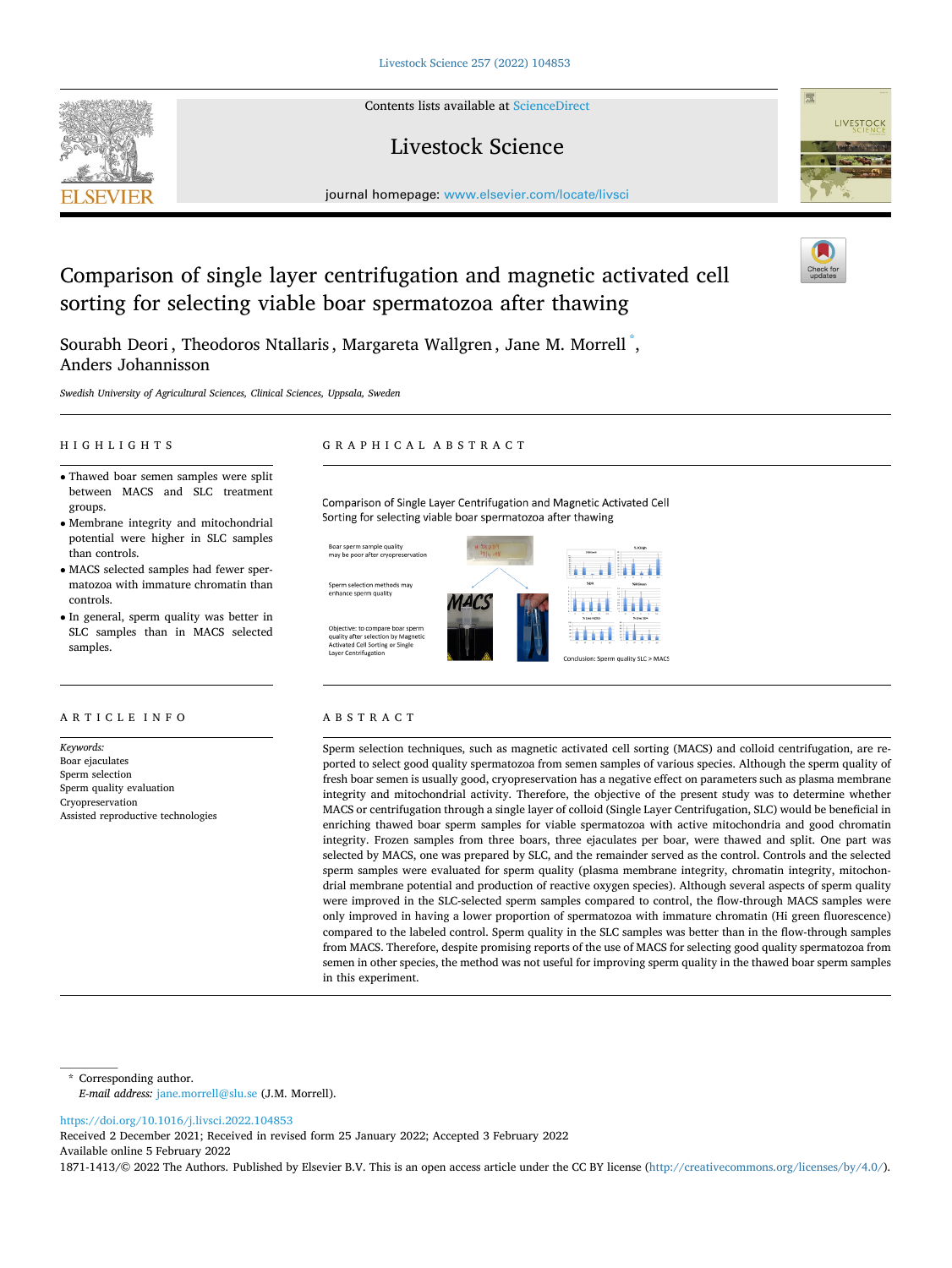#### **1. Introduction**

During natural service good quality sperm cells are physiologically selected in the female reproductive tract to achieve successful conception ([Suarez, 2007\)](#page-4-0). Selection of good quality sperm cells is imperative for fertilization, embryonic development and birth of healthy offspring. During assisted reproductive techniques (ART) only a part of the ejaculate is used, and therefore selection of good quality spermatozoa is essential to ensure that sufficient spermatozoa reach the oocyte. Cryopreservation causes irreparable damage to sperm cells, resulting in decreased motility, viability, fertilizing capacity, deterioration of acrosomal and plasma membrane integrity, and deterioration of deoxyribonucleic acid [\(Bucak et al., 2010\)](#page-4-0). Moreover, boar spermatozoa are unique in many aspects from other species as they are highly sensitive to cold shock and sperm viability decreases severely when the temperature is reduced below 15 ◦C [\(de Leeuw et al., 1991](#page-4-0)). Therefore, researchers worldwide are engaged in improving the quality of thawed boar semen to achieve optimum conception rate and litter size. Selection of good sperm cells following cryopreservation could be one of the options for improving sperm quality in thawed boar semen samples.

A number of techniques have been developed to separate viable sperm from the ejaculate for use in assisted reproduction technologies (ART): these selection techniques include swim-down, swim-up, migration-sedimentation, density gradient centrifugation, magnetic activated cell sorting, and glass wool filtration. Single Layer Centrifugation (SLC) is a modification of colloid centrifugation that has been used to select robust spermatozoa from sperm samples in a variety of species ([Morrell and Rodriguez-Martinez, 2009\)](#page-4-0), employing only one layer of colloid instead of the multiple layers needed to create a density gradient. This technique permits selection of the best boar spermatozoa in terms of motility, morphology, viability ([Morrell et al., 2009](#page-4-0); [Van](#page-4-0)  [Wienen et al., 2011\)](#page-4-0) and survival during storage ([Morrell et al., 2009](#page-4-0)).

Magnetic activated cell sorting (MACS) is a procedure to eliminate apoptotic cells from an ejaculate. This occurs by identification of phosphatidylserine residues on apoptotic sperm cells by annexin Vconjugated superparamagnetic microbeads [\(Grunewald and Paasch,](#page-4-0)  [2013\)](#page-4-0) and separation of bound spermatozoa in a magnetic field. The MACS method is effective in selecting motile, viable, morphologically normal human spermatozoa that display notable cryopreservation tolerance and higher fertilization potential ([Said et al., 2006; Aziz et al.,](#page-4-0)  [2007\)](#page-4-0) It can also be used to eliminate human sperm with high DNA fragmentation, and therefore may help to improve reproductive outcomes in couples undergoing ART [\(Pacheco et al., 2020\)](#page-4-0). However, a recent report indicated that although enrichment for non-apoptotic boar spermatozoa with normal morphology could be achieved with MACS, sperm motility was impaired by this procedure [\(Mrkun et al., 2014](#page-4-0)). The latter authors concluded that the MACS selection technique would not be useful for boar spermatozoa. In contrast, the results of a different study indicated that sperm motility of fresh boar spermatozoa could be improved by selection with MACS [\(Chung and Son, 2016\)](#page-4-0).

Separation of spermatozoa from seminal plasma and cryomedium is required if thawed spermatozoa are to be used for *in vitro* fertilization (IVF). Sperm quality is crucial for ART since good gametes are required to produce good quality embryos [\(Vandael and van Soom, 2011\)](#page-4-0); thus, the sperm preparation method used should preferably select good quality spermatozoa as well as separating them from the cryomedium and seminal plasma. Therefore, the present study was designed to compare the quality of thawed boar spermatozoa following selection by SLC or MACS.

# **2. Materials and methods**

# *2.1. Animals and sample preparation*

Three mature boars (Hampshire) between 2 and 5 years old were selected for the study based on normal semen quality and proven

fertility. All the boars were housed and fed according to Swedish husbandry standards at a commercial boar semen collection unit (Köttföretagen; Hållsta, Sweden). Three ejaculates from each boar were collected into a plastic bag inside an insulated thermos flask at weekly intervals by the gloved-hand technique. Only ejaculates with at least 70% motile spermatozoa and 75% morphologically normal spermatozoa were used. Semen was extended (1:1, v/v) in Beltsville thawing solution (BTS) ([Pursel and Johnson, 1975\)](#page-4-0) and then frozen according to [Saravia](#page-4-0)  [et al. \(2005\)](#page-4-0). The BTS - diluted semen was cooled to +16 °C for 3 h. After that semen was centrifuged twice at 800 x g for 10 min and the supernatant was discarded. Sperm concentration was determined and the sperm sample was again extended at a ratio 2:1 with a second extender (Extender II: 80 mL of 11% β-lactose and 20 mL egg yolk). The semen was further cooled to +5  $^{\circ}$ C for 2 h and finally mixed at ratio 2:1 with a third extender (extender III: 89.5 mL Extender II; 9 mL glycerol and 1.5 mL of Equex STM). The spermatozoa were packed at  $+5$  °C in a cold handling cabinet in multiple FlatPacks (MFPs). The MFPs were transferred to a programmable freezer set at  $+5$  °C. The cooling/freezing rate was as follows:  $3 °C/min$  from  $+5 °C$  to  $-5 °C$ , 1 min of holding time for crystallization, and thereafter 50 ◦C/min from -5 to -140 ◦C. The samples were then immediately plunged into liquid nitrogen for storage. Before analysis, the flatpacks were thawed for 20 s at 35 ◦C; the sperm concentration was determined using a Nucleocounter (Chemometec, Allerød, Denmark) ([Hansen et al., 2006](#page-4-0)). Briefly, an aliquot (50 µL) of each sperm sample was mixed with 5 mL Reagent S100 and loaded into a cassette containing propidium iodide (PI; reagents supplied by Chemometec). After inserting the cassette into a fluorescence detector, the sperm concentration was displayed on the instrument.

#### *2.2. Sperm selection*

### *2.2.1. Single layer centrifugation (SLC)*

The sperm concentration of each sperm sample was adjusted with BTS to provide  $100*10^6$ /mL. Four mL Porcicoll Small (available from JM Morrell, Swedish University of Agricultural Sciences, Uppsala, Sweden) were poured into a 12 mL conical centrifuge tube and 4.0 mL diluted thawed semen was pipetted carefully on top. The remainder of the sample served as a control. The tube was centrifuged at 300 g for 20 min, the supernatant was removed and the sperm pellet was aspirated from beneath the remaining colloid for resuspension in BTS [\(Morrell](#page-4-0)  [et al., 2009\)](#page-4-0).

# *2.2.2. Magnetic activated cell sorting (MACS)*

For the separation,  $25*10^6$  spermatozoa were mixed with 1 mL Dead cell removal particles (Miltenyi Biotec, Bergisch Gladbach, Germany). From this suspension, 1 mL was applied to a Large Selection (LS) column in a SuperMACS II instrument (Miltenyi) that had previously been equilibrated with 7 mL Annexin binding buffer (Miltenyi). Then 7.5 mL Annexin binding buffer was applied to the column, and the flow-through fraction was collected. After that, the column was removed from the SuperMACS II, another 5 mL was applied, and the eluate fraction was collected. The concentration in the collected fractions was determined using the Nucleocounter. The sperm concentration was adjusted to not more than  $2*10^6$  cells/mL using Annexin binding buffer, Also, the remainder of the original sample (labeled control), mixed with dead cell removal particles, was diluted to  $2*10^6$  cells /mL using Annexin binding buffer.

#### *2.3. Sperm evaluation*

#### *2.3.1. Membrane integrity*

Aliquots of all samples at a sperm concentration of approximately 2  $\times 10^6$  mL<sup>-1</sup> in Beltsville Thawing Solution (BTS) were stained with 0.07 µM SYBR14 and 24 µM PI (Live-Dead® Sperm Viability Kit L-7011; Invitrogen, Eugene, OR, USA). After incubating in the dark at 38 ◦C for 10 min, the samples were evaluated using a FACSVerse flow cytometer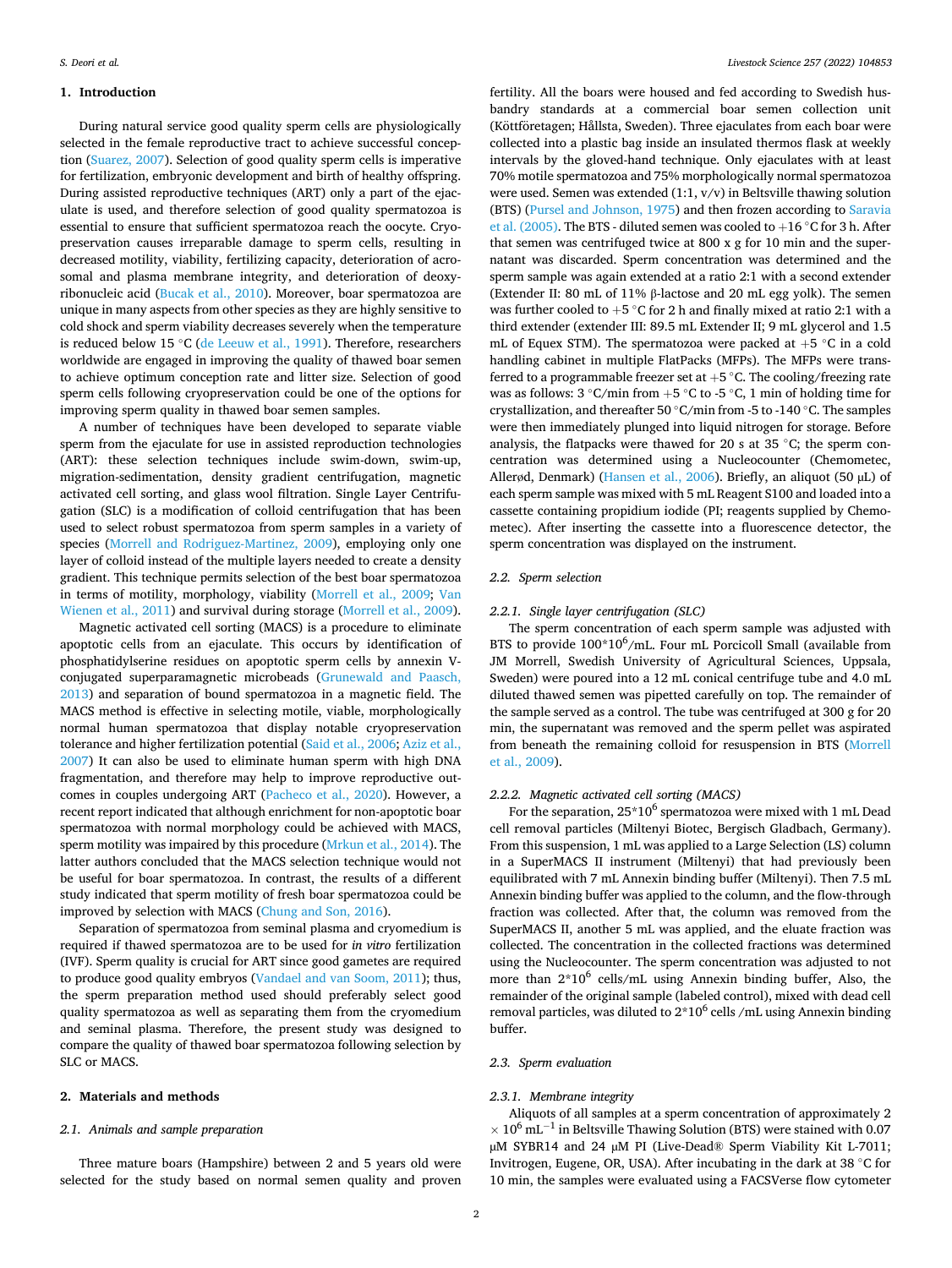(BDBiosciences; Franklin Lakes, NJ, USA). Excitation was induced with a blue laser (488 nm). Green fluorescence from SYBR14 (FL1) was detected with a band-pass filter (527/32 nm) and red fluorescence (FL3) from PI was measured using a band-pass filter (700/54 nm). A total of 30,000 events was evaluated for each sample. After gating to identify spermatozoa, the cells were classified as membrane intact (SYBR14+/ PI-), or membrane damaged (SYBR14-/PI+ or SYBR14+/PI+). For the purposes of this study, only proportions of membrane intact spermatozoa are reported.

#### *2.3.2. Mitochondrial membrane potential*

Aliquots of all samples ( $2 \times 10^6$  spermatozoa in 300 µl PBS) were stained with 12 µM of 3 mM of the lipophilic cationic probe 5, 5', 6, 6'tetrachloro-1, 1′ , 3, 3′ -tetraethylbenzimidazolyl-carbocyanine iodide (JC-1; Molecular Probes). After incubating the mixture at 37 ◦C for 30 min in the dark, analysis was carried out using a FACSVerse flow cytometer (BDBiosciences). Excitation of stained cells was obtained with a blue laser (488 nm); emitted fluorescence was detected using both FL1 (527/32 nm) and FL2 (586/42 nm) filters with compensation applied between channels. Evaluation of 30,000 cells was followed by gating to identify spermatozoa and classifying them into two groups: spermatozoa with high MMP (orange fluorescence) and those with low MMP (green fluorescence). Only high MMP results are reported here.

# *2.3.3. Sperm chromatin structure assay*

The protocol described by [Evenson and Jost \(2000\)](#page-4-0) was used with slight modifications. Briefly, spermatozoa stored frozen in TNE buffer were thawed on ice; 100 µl sperm suspension was mixed with 200 µl of Triton X-100 (Sigma-Aldrich, St. Louis, MO, USA) detergent solution (0.08 N HCL, 0.1% Triton X-100; pH 1.2). After incubation at room temperature for 30 s, 600 µl of Acridine Orange (AO, Sigma-Aldrich) staining solution (200 mmolL<sup>-1</sup> Na<sub>2</sub>HPO<sub>4</sub>, 0.1 molL<sup>-1</sup> citric acid buffer, pH 6.0, 1 mmolL<sup>-1</sup> EDTA, 150 mmolL<sup>-1</sup> NaCl and 6  $\mu$ gmL<sup>-1</sup> AO) were added. Within 3–5 min, the samples were analyzed using a flow cytometer (FACSVerse, BDBiosciences). For each sample, a minimum of 10,000 events were analyzed at a speed of 200 cells  $s^{-1}$  after excitation with a blue laser (488 nm). The FSC (Forward scatter), SSC (Side scatter), FL1 (green fluorescence) and FL3 (red fluorescence) were collected. The DNA Fragmentation Index (%DFI, the ratio of cells with denatured, single-stranded DNA to total cells acquired) as well as the proportion of cells with high green fluorescence, representing the high DNA stainability (HDS) population, were calculated for each sample using FCS Express version 5 (De Novo Software, Pasadena, CA, USA).

#### *2.3.4. Reactive oxygen species*

Aliquots (300 µL), extended to a sperm concentration of  $2\times10^6$ mL $^{-1}$ using BTS, were stained with Hoechst 33,258 at 0.4 μM (HO; Sigma, Stockholm) for classification into live and dead, 0.4 μM hydroethidine (HE; Invitrogen Molecular Probes, Eugene, OR, USA) for detection of superoxide ( $SO_2\bullet$ ) and 20 µM dichlorodihydrofluorescein diacetate (DCFDA; Invitrogen Molecular Probes) for detection of hydrogen peroxide (H<sub>2</sub>O<sub>2</sub>). The samples were incubated at 37 °C for 30 min before analyzing by FACSVerse (BDBiosciences) flow cytometer (FC). Excitation was with a blue laser (488 nm) and a Violet laser (405 nm). Detection of green fluorescence (FL1) was via a band-pass filter (527/32 nm), red fluorescence (FL3) was measured using a band-pass filter (700/ 54 nm), and blue fluorescence (FL5) was detected via a band-pass filter (528/45 nm). In total, 30,000 sperm specific-events were evaluated. After gating for spermatozoa in the FSC-SCC dotplot, they were classified as living superoxide (SO<sub>2</sub>•) negative or hydrogen peroxide (H<sub>2</sub>O<sub>2</sub>) negative, living  $SO_2\bullet$  or  $H_2O_2$  positive, or dead using dot-plots of HO vs HE for  $SO_2\bullet$  and HO vs DCFDA for  $H_2O_2$ . Only the ROS content of living spermatozoa is reported here.

#### *2.4. Statistical analysis*

All statistical analyses were performed with SAS® software version 9.4 (SAS 158 Institute, V.9.4, Cary, North Carolina, USA), using the MIXED procedure for linear mixed models. A repeated effect of ejaculate, nested within treatment was tested. The correlations accounted for by specifying a correlation structure AR(1) among residuals to consider that time intervals between samplings were not exactly the same. Boar was used as a SUBJECT= optional statement parameter to define which observations belong to the same subject. The residuals from the observations generated from the mixed models were tested for normal distribution using PROC UNIVARIATE in SAS 9.4. Data on, % LR DCFDA, % UL HE, % LR HE, and % UR DCFDA deviated from a normal distribution and were log-transformed. However, to improve clarity and avoid redundancy, the respective log-transformed values are presented as nonlog values throughout the remainder of this paper.

The model used, included the fixed effects of treatment (5 classes), ejaculate (3 classes) and the interaction between treatment and ejaculate. Boar was set as a random effect.

All results are expressed as Least-square means value  $\pm$  standard error and *p*-values *<*0.05 were considered statistically significant. Scheffe adjustment for multiple-post ANOVA comparisons was used.

# **3. Results**

The samples arising from MACS (eluate and flow-through) showed differences from labeled control (Tables 1 and [2\)](#page-3-0), as follows: spermatozoa in the flow-through sample had higher MI and high MMP and lower Hi green fluorescence than the eluate. The proportions of live ROS-producing spermatozoa were greater in flow-through than in the eluate. Flow-through was different to the labeled control only in having lower Hi Green fluorescence (*p <* 0.0024).

For the SLC versus control (Tables 1 and [2\)](#page-3-0), SLC samples showed higher MI, high MMP and proportion of live hydrogen peroxide negative spermatozoa and a lower proportion of live superoxide positive spermatozoa than controls.

Comparing the effect of treatment (flow-through versus SLC) on sperm quality, SLC samples had higher MI, a higher proportion of live superoxide negative spermatozoa and a lower proportion of live superoxide positive spermatozoa than flow-through samples. The %DFI and Hi green were not different between treatments.

There was a significant effect of boar on MI ( $p = 0.02$ ), %DFI ( $p <$ 0.035) and ROS production ( $p < 0.001$ ), and significant boar x treatment

#### **Table 1**

Effect of post-thaw selection method on sperm quality of boar spermatozoa (LS Means  $\pm$  SE).

| Sperm<br>quality | Labeled<br>control | Flow-<br>through     | Eluate               | Control           | SLC.                |
|------------------|--------------------|----------------------|----------------------|-------------------|---------------------|
| MI (%)           | $28.53 +$          | $38.89 \pm$          | $3.60 +$             | $27.21 +$         | $64.98 +$           |
|                  | 9.21 <sup>a</sup>  | $9.21~{\rm^{bc}}$    | $9.21$ <sup>ab</sup> | 9.21 <sup>d</sup> | $9.2$ <sup>cd</sup> |
| %DFI             | $3.68 + 6.08$      | $2.68 +$<br>6.08     | $2.84 +$<br>6.08     | $2.47 +$<br>6.08  | $3.72 +$<br>6.08    |
| Hi green         | $0.92 + 0.11$      | $0.56 +$             | $1.09 +$             | $0.53 +$          | $0.51 +$            |
| (9/6)            | a                  | $0.11$ <sup>ab</sup> | 0.12 <sup>b</sup>    | 0.11              | 0.11                |
| High MMP         | $25.07 +$          | $41.27 +$            | $8.22 +$             | $22.98 +$         | $55.84 +$           |
| (%)              | 6.08               | 6.08 <sup>a</sup>    | 6.08 <sup>a</sup>    | 6.08 <sup>b</sup> | 6.08 <sup>b</sup>   |

Note: MI = membrane integrity, %DFI = DNA fragmentation index, Hi Green = high green fluorescence (immature chromatin), MMP = mitochondrial membrane potential.

Statistical significance between treatments (within a row) denoted by similar superscript letters, as follows:

For MI: a labeled control vs eluate  $p < 0.02$ , b flow-through vs eluate,  $p <$ 0.0001, c flow-through vs SLC *p <* 0.014. d control vs SLC *p <* 0.0001,

High green fluorescence: a labeled control vs flow-through, *p <* 0.048; eluate vs flow-through,  $p < 0.0024$ ; High MMP: a flow-through vs eluate  $p < 0.0005$ ; b Control vs SLC *p <* 0.0005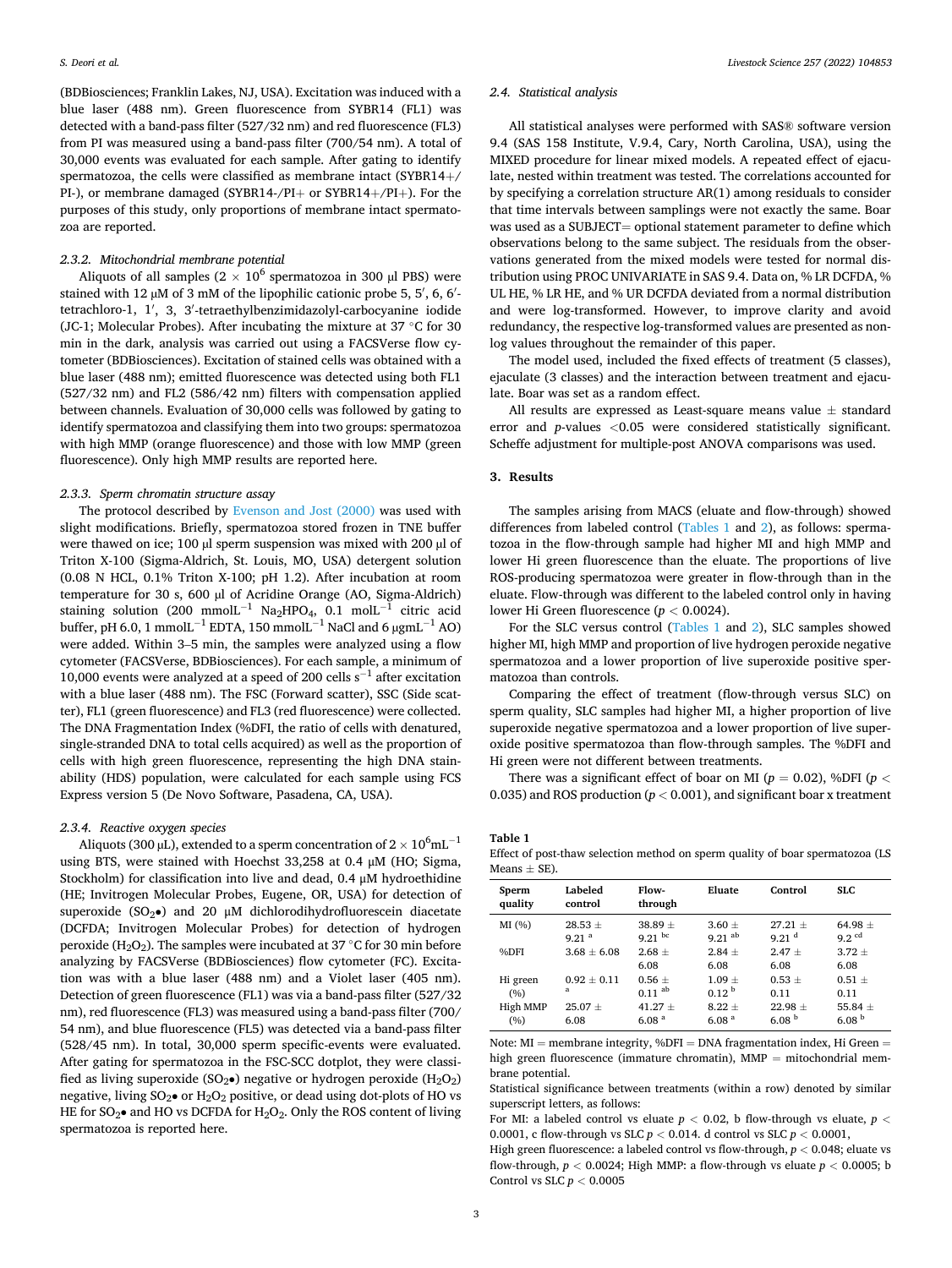#### <span id="page-3-0"></span>**Table 2**

Effect of post-thaw selection method on production of reactive oxygen species in boar spermatozoa (LS Means  $\pm$  SE).

| <b>ROS</b> population                                              | Labeled<br>control                                    | Flow-<br>through                                                 | Eluate                                                 | Control                                                 | SLC.                                                              |
|--------------------------------------------------------------------|-------------------------------------------------------|------------------------------------------------------------------|--------------------------------------------------------|---------------------------------------------------------|-------------------------------------------------------------------|
| Live superoxide<br>negative (%)<br>Live superoxide<br>positive (%) | $20.58 \pm$<br>6.94<br>$29.78 +$<br>3.16 <sup>a</sup> | $24.40 +$<br>6.94 <sup>a</sup><br>$33.97 +$<br>3.16 <sup>b</sup> | $24.64 +$<br>6.94<br>$14.09 +$<br>$3.16$ <sup>ab</sup> | $30.04 +$<br>$6.94^{b}$<br>$21.29 +$<br>3.16 $^{\circ}$ | $59.93 +$<br>$6.94$ <sup>ab</sup><br>$12.81 +$<br>3.16 $^{\circ}$ |
| Live hydrogen<br>peroxide<br>negative (%)                          | 49.69 $\pm$<br>6.72                                   | $57.64 +$<br>$6.72$ <sup>ab</sup>                                | $38.64 +$<br>6.72 <sup>a</sup>                         | $50.41 +$<br>$6.72$ <sup>c</sup>                        | $71.20 +$<br>$6.72$ bc                                            |
| Live hydrogen<br>peroxide<br>positive (%)                          | $0.62 \pm$<br>0.29                                    | $0.72 +$<br>0.29                                                 | $0.11 +$<br>0.29                                       | $1.01 +$<br>0.29                                        | $1.59 +$<br>0.29                                                  |

Note:  $ROS = reactive$  oxygen species;  $SLC = Single$  layer Centrifugation.

Statistical significance between treatments (within a row) denoted by similar superscript letters, as follows:

For live superoxide negative, a Flow-through vs SLC *p <* 0.0001; b control vs. SLC, *p <* 0.0001.

For live superoxide positive, a Labeled control vs elute  $p < 0.0004$ ; b flowthrough vs eluate  $p < 0.0001$ , c flow-through vs SLC  $p < 0.0001$ .

Live hydrogen peroxide negative, a flow-through vs eluate  $p < 0.0011$ , b flowthrough vs SLC  $p < 0.0234$ ; c control vs SLC  $p < 0.0003$ .

interactions for live superoxide positive spermatozoa  $(P = 0.0012)$  and for live hydrogen peroxide negative spermatozoa  $(P = 0.04)$ .

### **4. Discussion**

The purpose of the study was to compare the two selection methods SLC and MACS for their ability to select good quality thawed boar spermatozoa. The results showed that whereas sperm quality was improved in the SLC-selected sperm samples compared to controls in several aspects, it was only marginally improved in the flow-through MACS samples compared to the labeled control in having a lower proportion of spermatozoa with immature chromatin (Hi green fluorescence). Sperm quality in the SLC samples was better than in the flowthrough samples.

This is the first study, to our knowledge, comparing MACS and SLC for selecting boar spermatozoa. Our results are in agreement with previous studies on SLC, in which selected sperm samples had higher membrane integrity than controls and improved ROS production ([Morrell et al., 2009;](#page-4-0) [Martinez-Alborcia et al., 2012,](#page-4-0) [2013\)](#page-4-0). However, our results are in contrast to the study of [Mrkun et al. \(2014\)](#page-4-0) in which enrichment for non-apoptotic boar spermatozoa with normal morphology could be achieved with MACS. The reason for the difference between our study and the study by [Mrkun et al. \(2014\)](#page-4-0) is not known but could be due to the latter using fresh semen compared to the frozen sperm samples used in our study, or on differences between individual boars or ejaculates. Boar had a significant effect in our study.

There is a striking difference between the few studies on boar spermatozoa selected by MACS and the studies on human spermatozoa. Reports on selecting human spermatozoa by MACS indicated that membrane integrity, motility, normal morphology and chromatin integrity were improved in samples selected by MACS. The reason for the differences between the two species is not known. Levels of %DFI were very low in our study, in agreement with other studies on boar spermatozoa ([Evenson and Wixon, 2006](#page-4-0)), far lower than the values reported for human spermatozoa. Therefore, it might have been difficult to detect slight changes in %DFI in selected samples occurring at the threshold of detection.

There are some reports of the use of MACS to prepare human spermatozoa for intracytoplasmic sperm injection (ICSI); no differences in fertilization, pregnancy, embryo quality, implantation and live birth rates were found between controls and selected sperm samples ([Nada](#page-4-0)[lini et al., 2014; Romany et al., 2010\)](#page-4-0). These results are surprising since

the improved quality of the selected samples, particularly DNA, should have been associated with fewer early embryo losses. However, sperm quality is only one of the factors involved in human fertility problems (Oseguera-López et al.,  $2019$ ) and the sperm preparation technique alone cannot solve all of them.

In contrast, a meta-analysis [\(Gil et al., 2013\)](#page-4-0) of the use of MACS to prepare human spermatozoa for ART reported 5 studies in which MACS samples had been compared to either density gradient (3 studies) or swim-up prepared samples (2 studies). However, two of these studies involved semen from male factor infertility patients, two involved normal semen samples and one was with frozen semen. The results indicated that there was a beneficial effect in pregnancy rate of preparing the samples by MACS compared to the other methods, although there was no decrease in the miscarriage rate, which might have been expected from an improvement in chromatin integrity. Unfortunately it is not possible to determine whether other unreported studies have been carried out where no beneficial effect was found from preparing the sperm samples by MACS.

In studies with bull spermatozoa, magnetic nanoparticles coated with antibody to ubiquitin or with lectin that binds to glycan exposed on the sperm surface were used to remove damaged spermatozoa. Similar conception rates were obtained for the nanoparticle-purified sperm samples and the controls, despite using only half the sperm number of the selected samples for IVF [\(Odhiambo et al., 2014](#page-4-0)). Similarly, cat or bull spermatozoa selected using nanoparticles had similar fertilization rates in IVF to controls ([Durfey et al., 2019\)](#page-4-0). These results are not surprising since the spermatozoa that are being removed are dead or damaged and would not be those that fertilize the oocyte in IVF; therefore, no impact on fertilization rates would be expected. Usually the sperm dose added in IVF is in excess of the minimum number required, in order to maximize production of blastocysts [\(Ward et al.,](#page-4-0)  [2003\)](#page-4-0). A more relevant aspect to investigate for animal semen would be whether sperm quality deteriorated more slowly in stored sperm samples selected by MACS than in controls after the removal of damaged spermatozoa that are potential sources of reactive oxygen species, or whether pregnancy rates following embryo transfer were different between treatments. Such studies have not been reported yet, to our knowledge. In contrast, SLC-selected stallion sperm samples remain motile longer than controls [\(Morrell et al., 2010\)](#page-4-0) and retain their fertilizing capacity [\(Lindahl et al., 2012](#page-4-0)) for prolonged periods.

It would have been interesting to calculate the sperm yield from the two preparation methods. Although the sperm concentration in the resulting samples was measured, the volume of the samples obtained was not recorded; therefore, it was not possible to calculate sperm yields or recovery rates. However, in previous experiments, sufficient thawed spermatozoa were recovered for IVF e.g. boar spermatozoa processed by SLC with Androcoll-P [\(Martinez-Alborcia et al., 2013](#page-4-0)); bull sperm processed by MACS [\(Odhiambo et al., 2014\)](#page-4-0). Sperm motility evaluation could provide additional information. Note that Androcoll-P has now been re-named as Porcicoll.

Previously, [Mrkun et al. \(2014\)](#page-4-0) stated that MACS was inappropriate for boar spermatozoa, and [Nagata et al. \(2018\)](#page-4-0) considered that the MACS technique required further refinement before it could be useful for processing boar spermatozoa. The results presented here are in agreement with these conclusions since they did not indicate a substantial improvement in boar sperm quality except for a reduction in spermatozoa with immature chromatin. Furthermore, any sperm selection method for boar spermatozoa has to be capable of processing large volumes of semen if it is to be of interest outside the research laboratory. As yet, there are no published reports of MACS being used to prepare boar semen for artificial insemination (AI). On the other hand, a scaled-up SLC was used to process boar semen for AI on a commercial farm, with good results in terms of pregnancy rate and litter size ([Morrell et al., 2021](#page-4-0)). Use of MACS requires specialist equipment that is not normally available on semen collection stations whereas SLC requires only a centrifuge with a swing-out rotor, which could already be